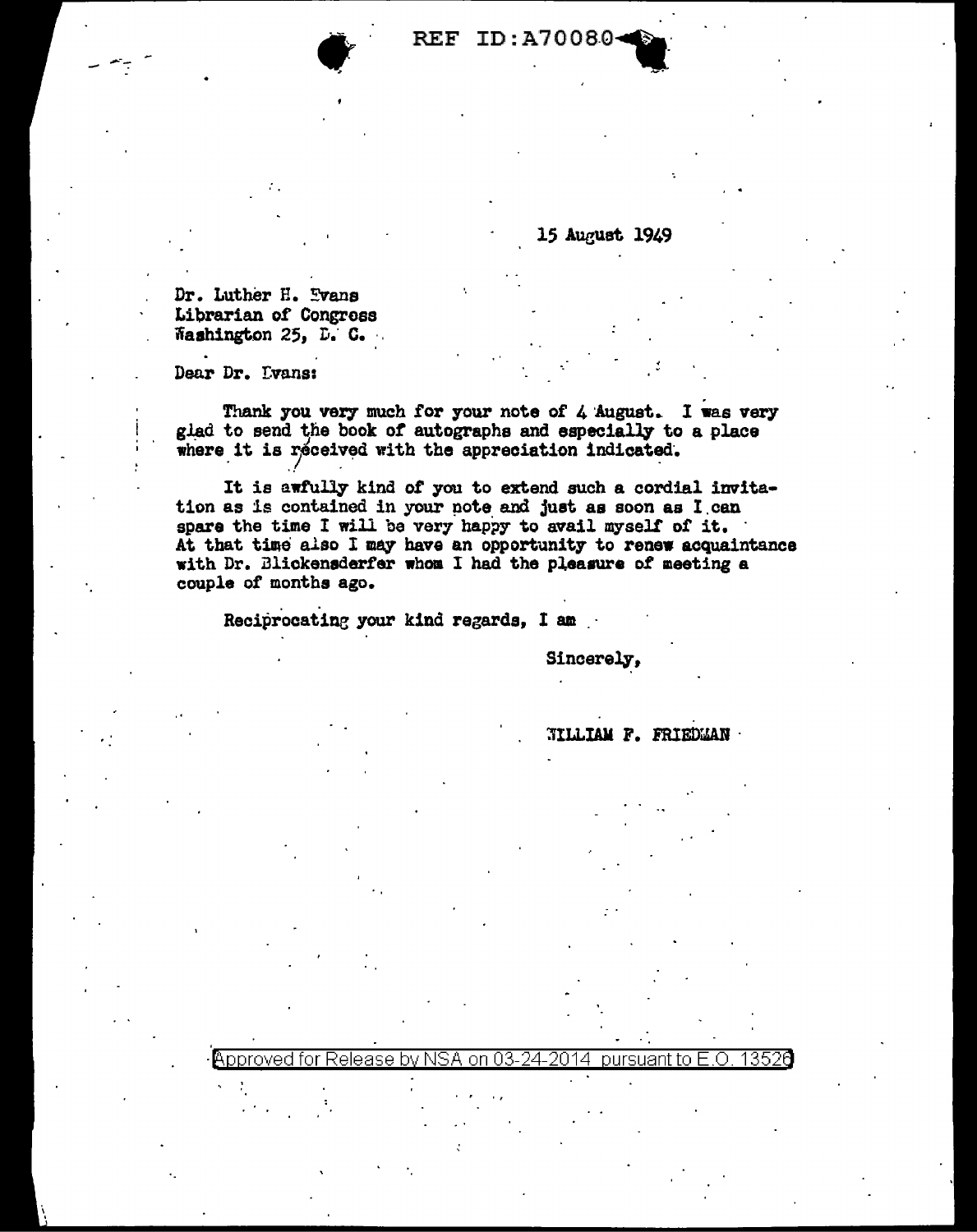

THE LIBRARIAN OF CONGRESS

WASHINGTON 25.D.C.



l\UG 4 **1949** 

Dear Colonel Friedman:

I appreciate very much your thoughtfulness in sending me the book of autographs of the kings of Sweden. It is a beautiful thing and we shall cherish it.

It has been a long time since I have had an opportunity to talk with you. If your work is a bit slack, please call me up and join me for lunch.

With kind regards, I am,

Sincerely yours

Zuaus

Luther B. Evans Librarian of Congress

,. .... -

 $\mathcal{L} \subset \mathcal{L}$ 

Colonel William F. Friedman Special Assistant to the Chief' Army Security Agency Washington 25, D. c.